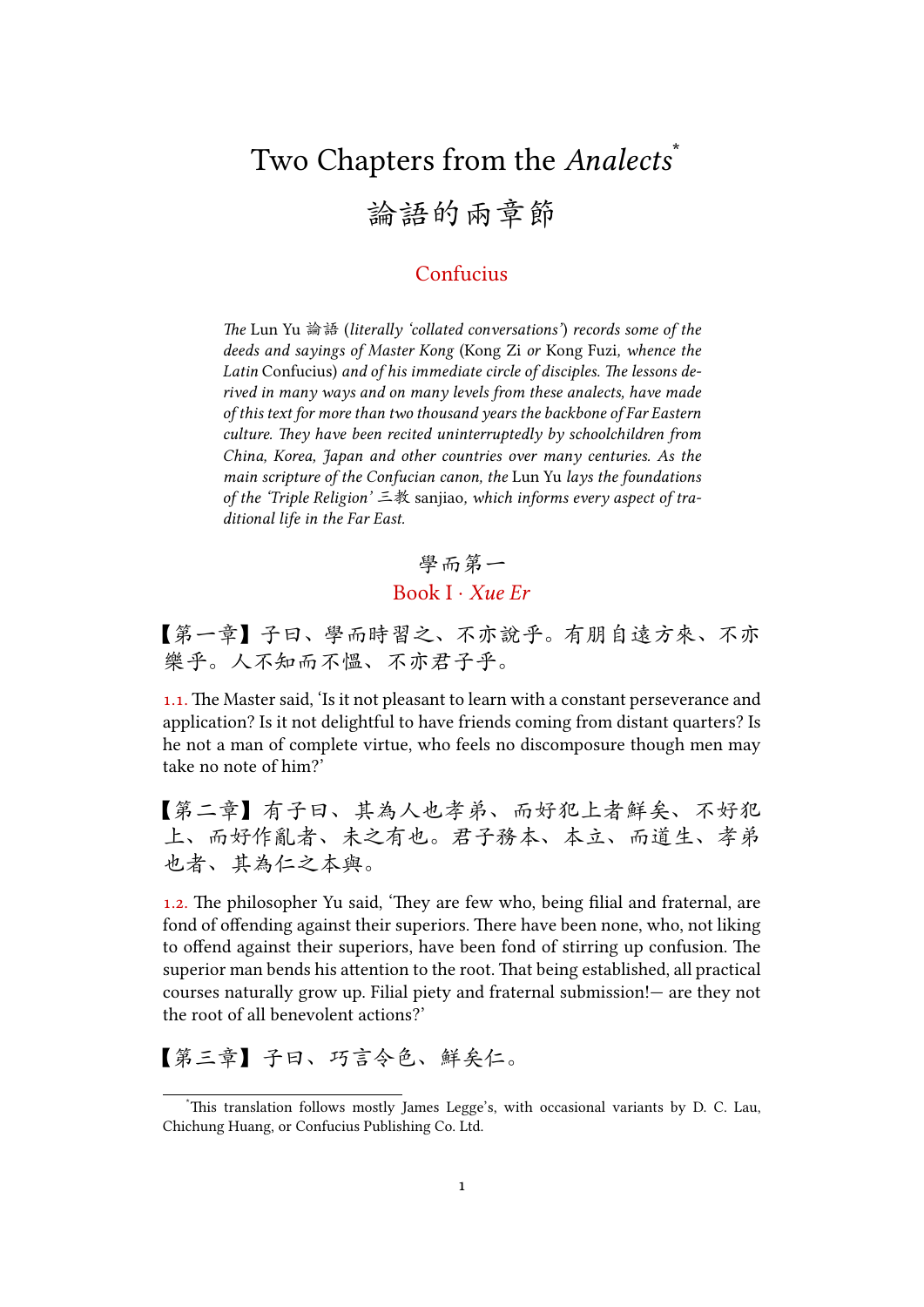1.3. The Master said, 'Charming words and an insinuating appearance are seldom associated with true virtue.'

【第四章】曾子曰、吾日三省吾身、為人謀、而不忠乎、與朋友 交、而不信乎、傳不習乎。

1.4. The philosopher Tsang said, 'I daily examine myself on three points: whether, in transacting business for others, I may have been not faithful; whether, in intercourse with friends, I may have been not sincere; whether I may have not mastered and practised the instructions of my teacher.'

【第五章】子曰、道千乘之國、敬事而信、節用而愛人、使民以 時。

1.5. The Master said, 'To rule a country of a thousand chariots, there must be reverent attention to business, and sincerity; economy in expenditure, and love for men; and the employment of the people at the proper seasons.'

【第六章】子曰、弟子、入則孝、出則弟、謹而信、凡愛眾、而 親仁、行有餘力、則以學文。

1.6. The Master said, 'A youth, when at home, should be filial, and, abroad, respectful to his elders. He should be earnest and truthful. He should overflow in love to all, and cultivate the friendship of the good. When he has time and opportunity, after the performance of these things, he should employ them in making himself cultivated.'

【第七章】子夏曰、賢賢易色、事父母、能竭其力、事君、能致 其身、與朋友交、言而有信、雖曰未學、吾必謂之學矣。

1.7. Tsze-hsia said, 'If a man withdraws his mind from the love of beautiful bodies, and applies it as sincerely to the love of the virtuous; if, in serving his parents, he can exert his utmost strength; if, in serving his prince, he can devote his life; if, in his intercourse with his friends, his words are sincere: although men say that he has not learned, I will certainly say that he has.'

【第八章】子曰、君子不重、則不威、學則不固。主忠信。無友 不如己者。過則勿憚改。

1.8. The Master said, 'If the scholar be not grave, he will not call forth any veneration, and his learning will not be solid. Hold faithfulness and sincerity as first principles. Have no friends not equal to yourself. When you have faults, do not fear to abandon them.'

【第九章】曾子曰、慎終追遠、民德歸厚矣。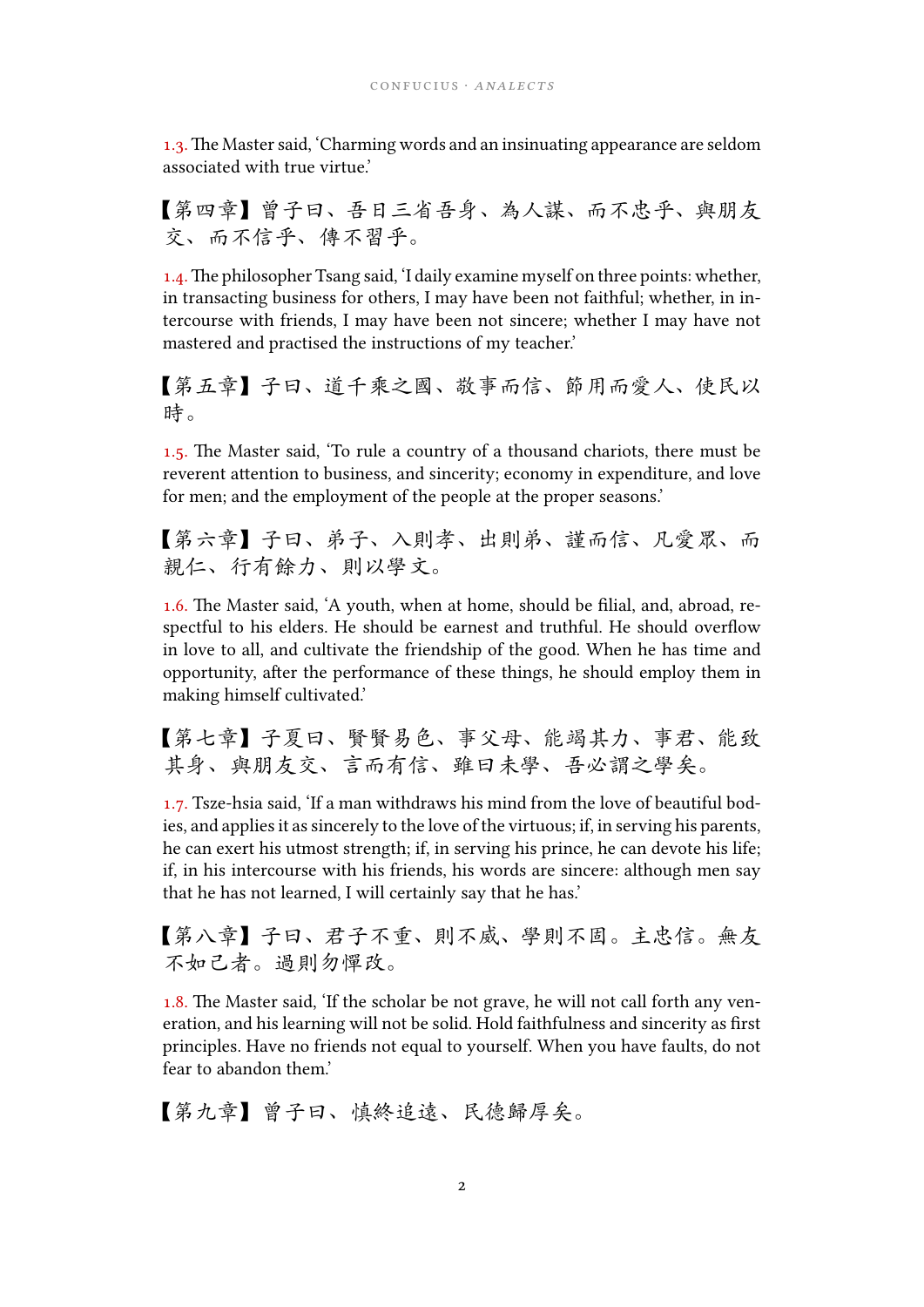1.9. The philosopher Tsang said, 'Let there be a careful attention to perform the funeral rites to parents, and let them be followed when long gone with the ceremonies of sacrifice— then the virtue of the people will resume its proper excellence.'

【第十章】子禽問於子貢曰、夫子至於是邦也、必聞其政、求 之與、抑與之與。子貢曰、夫子溫、良、恭、儉、讓、以得之、 夫子之求之也、其諸異乎人之求之與。

1.10. Tsze-ch'in asked Tsze-kung, saying, 'When our master comes to any country, he does not fail to learn all about its government. Does he ask his information or is it given to him?'

Tsze-kung said, 'Our master is benign, upright, courteous, temperate, and complaisant, and thus he gets his information. The master's mode of asking information!is it not different from that of other men?'

【十一章】子曰、父在、觀其志、父沒、觀其行、三年無改於父 之道、可謂孝矣。

1.11. The Master said, 'While a man's father is alive, look at the bent of his will; when his father is dead, look at his conduct. If for three years he does not alter from the way of his father, he may be called filial.'

【十二章】有子曰、禮之用、和為貴、先王之道、斯為美;小大 由之。有所不行、知和而和、不以禮節之、亦不可行也。

 $1.12$ . The philosopher Yu said, 'In performing the rites, natural harmony is to be most prized. Such was the beauty of the way of emperors in matters great and small. Yet there are times when this is not acceptable. When there is harmony for harmony's sake, undisciplined by the rites, things will go amiss.

【十三章】有子曰、信近於義、言可復也、恭近於禮、遠恥辱 也、因不失其親、亦可宗也。

1.13. The philosopher Yu said, 'When agreements are made according to what is right, what is spoken can be made good. When respect is shown according to what is proper, one keeps far from shame and disgrace. When the parties upon whom a man leans are proper persons to be intimate with, he can make them his guides and masters.'

【十四章】子曰、君子食無求飽、居無求安、敏於事、而慎於 言、就有道、而正焉、可謂好學也已。

 $1.14$ . The Master said, 'He who aims to be a man of complete virtue in his food does not seek to gratify his appetite, nor in his dwelling place does he seek the appliances of ease; he is earnest in what he is doing, and careful in his speech;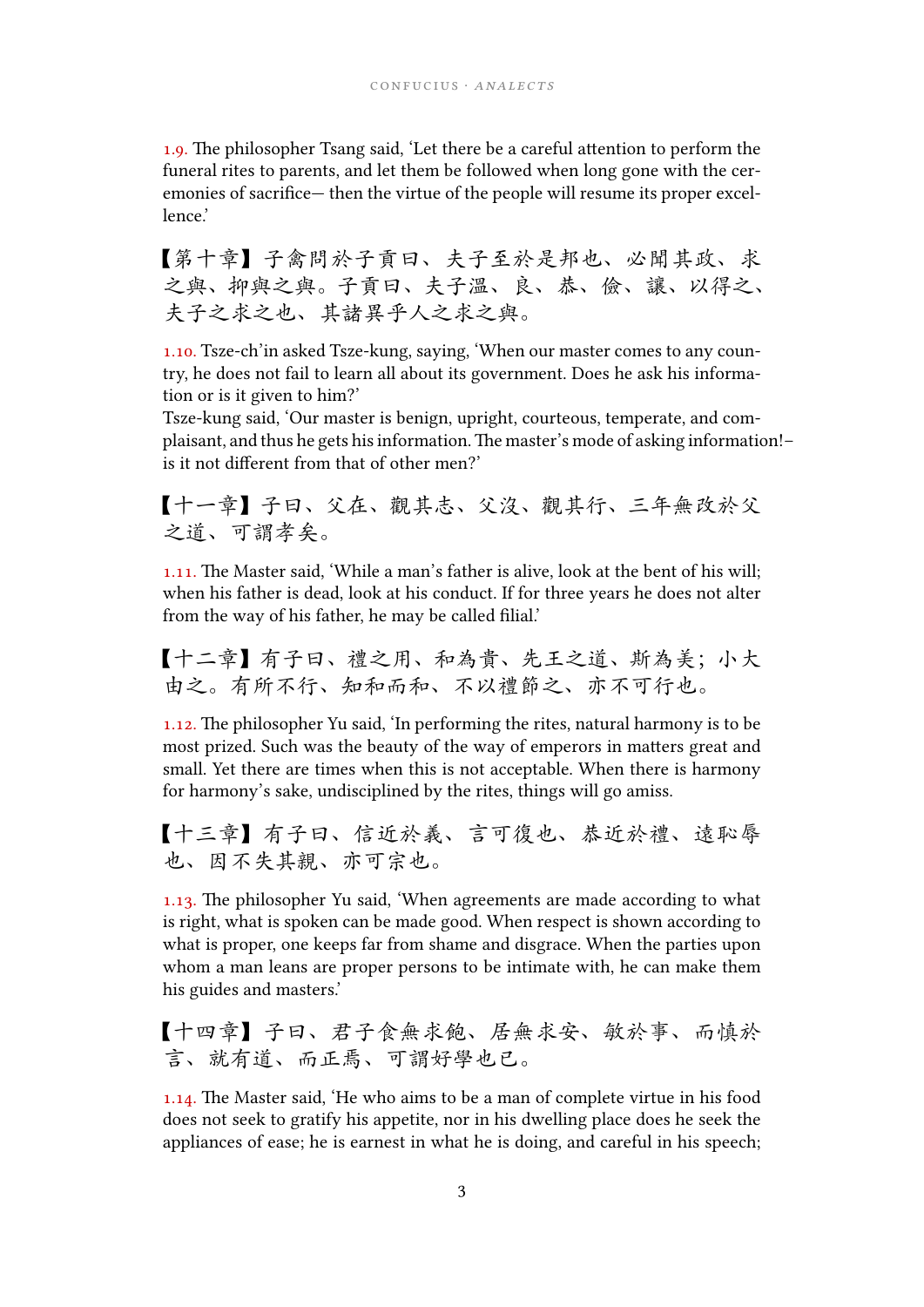he frequents the company of men of principle that he may be rectified: such a person may be said indeed to love to learn.'

【十五章】子貢曰貧、而無諂、富而無驕、何如。子曰、可也、 未若貧而樂、富而好禮者也。子貢曰、詩云、如切如磋、如琢 如磨、其斯之謂與。子曰、賜也、始可與言詩已矣、告諸往而 知來者。

.. Tsze-kung said, '"Poor without being obsequious, wealthy without being arrogant." What do you think of this saying?' The Master said, 'That will do, but better still "Poor yet delighting in the Way, wealthy yet observant of the rites." Tsze-kung replied, 'The Book of Poetry says,

*Like bone cut, like horn polished, Like jade carved, like stone ground.*

Is not what you have said a case in point?' The Master said, 'Tsze, I can now begin to discuss the Book of Poetry with you. For I tell you what is past and you know what is to come.'

【十六章】子曰、不患人之不己知、患不知人也。

1.16. The Master said, 'I will not be afflicted at men's not knowing me; I will be afflicted that I do not know men.'

## 為政第二 Book II · *Wei Zheng*

【第一章】子曰、為政以德、譬如北辰、居其所、而眾星共之。

2.1. The Master said, 'He who exercises government by means of his virtue may be compared to the north polar star, which keeps its place and all the stars turn towards it.'

【第二章】子曰、詩三百、一言以蔽之、曰、思無邪。

2.2. The Master said, 'In the Book of Poetry are three hundred pieces, but the design of them all may be embraced in one sentence— "A heart and mind which do not go astray (思無邪 *sīwúxié*)."'

【第三章】【一節】子曰、道之以政、齊之以刑、民免而無恥。 道之以德、齊之以禮、有恥且格。

2.3. The Master said, 'If the people be led by laws, and uniformity sought to be given them by punishments, they will try to avoid the punishment, but have no sense of shame. If they be led by virtue, and uniformity sought to be given them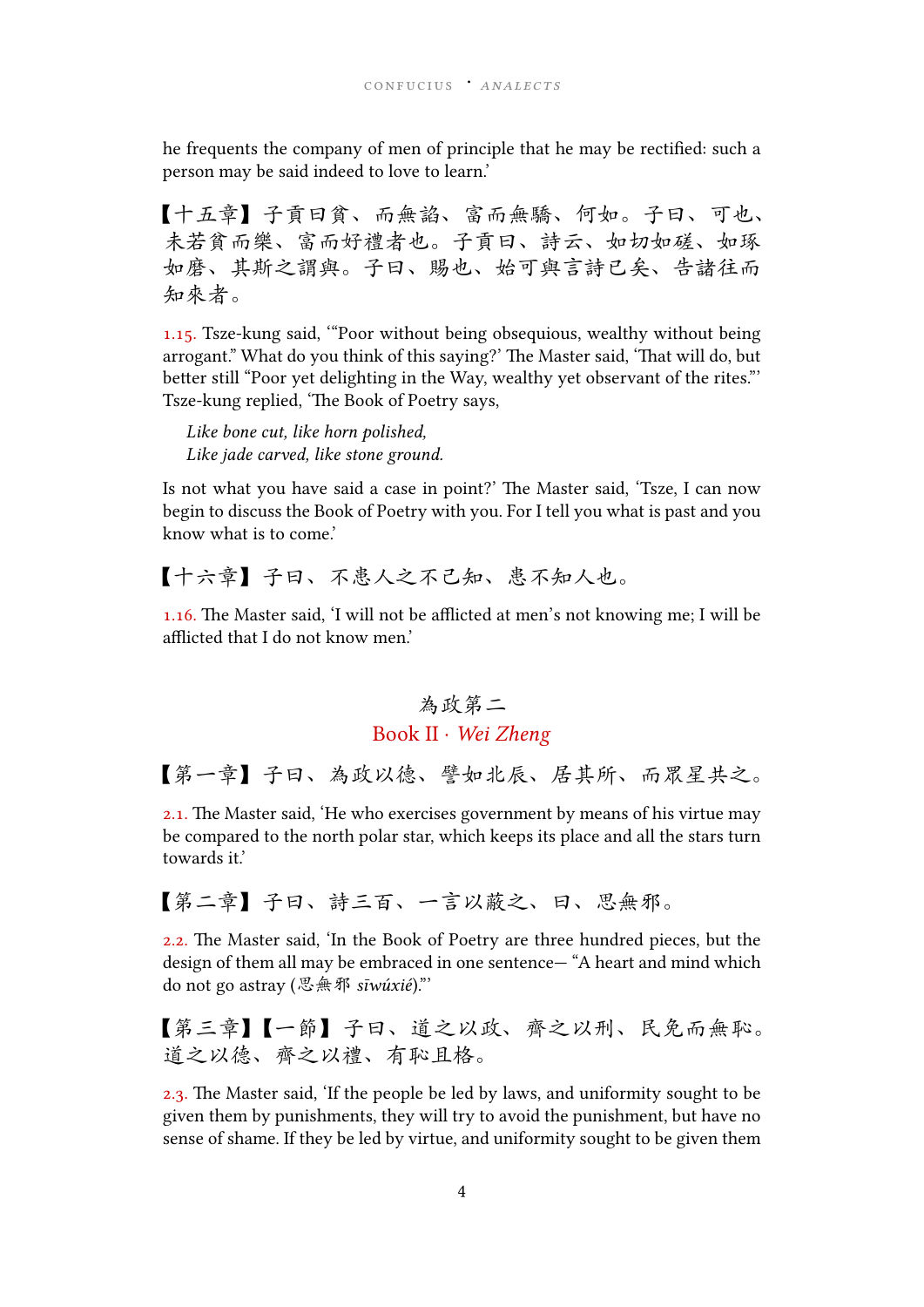by the rules of propriety, they will have the sense of shame, and moreover will become good.'

【第四章】子曰、吾十有五而志于學。三十而立。四十而不惑。 五十而知天命。六十而耳順。七十而從心所欲、不踰矩。

2.4. The Master said, 'At fifteen I set my heart on learning; at thirty I took my stand; at forty I came to be free from doubts; at fifty I understood the Decree of Heaven; at sixty my ear became subtly perceptive; at seventy I followed my heart's desire without overstepping the line.'

【第五章】孟懿子問孝、子曰、無違。樊遲御、子告之曰、孟孫 問孝於我、我對曰、無違。樊遲曰、何謂也、子曰、生事之以 禮、死葬之以禮、祭之以禮。

2.5. Mang-I asked what filial piety was. The Master said, 'It is not being disobedient.' Soon after, as Fan Ch'ih was driving him, the Master told him, saying, 'Mang asked me what filial piety was, and I answered him, "not being disobedient." Fan Ch'ih said, 'What did you mean?' The Master replied, 'That parents, when alive, be served according to the rites; that, when dead, they should be buried according to the rites; and that veneration is shown them according to the rites.'

【第六章】孟武伯問孝、子曰、父母唯其疾之憂。

2.6. Mang Wu asked what filial piety was. The Master said, 'Parents are anxious lest their children should be sick.'

【第七章】子游問孝、子曰、今之孝者、是謂能養、至於犬馬、 皆能有養、不敬、何以別乎。

2.7. Tsze-yu asked what filial piety was. The Master said, 'The filial piety of nowa-days means the support of one's parents. But dogs and horses likewise are able to do something in the way of support; without reverence, what is there to distinguish the one support given from the other?'

【第八章】子夏問孝、子曰、色難、有事、弟子服其勞、有酒 食、先生饌、曾是以為孝乎。

2.8. Tsze-hsia asked what filial piety was. The Master said, 'The difficulty is with the countenance. If, when their elders have any troublesome affairs, the young take the toil of them, and if, when the young have wine and food, they set them before their elders, is THIS to be considered filial piety?'

【第九章】子曰、吾與回言終日、不違、如愚。退兒省其私、亦 足以發、回也不愚。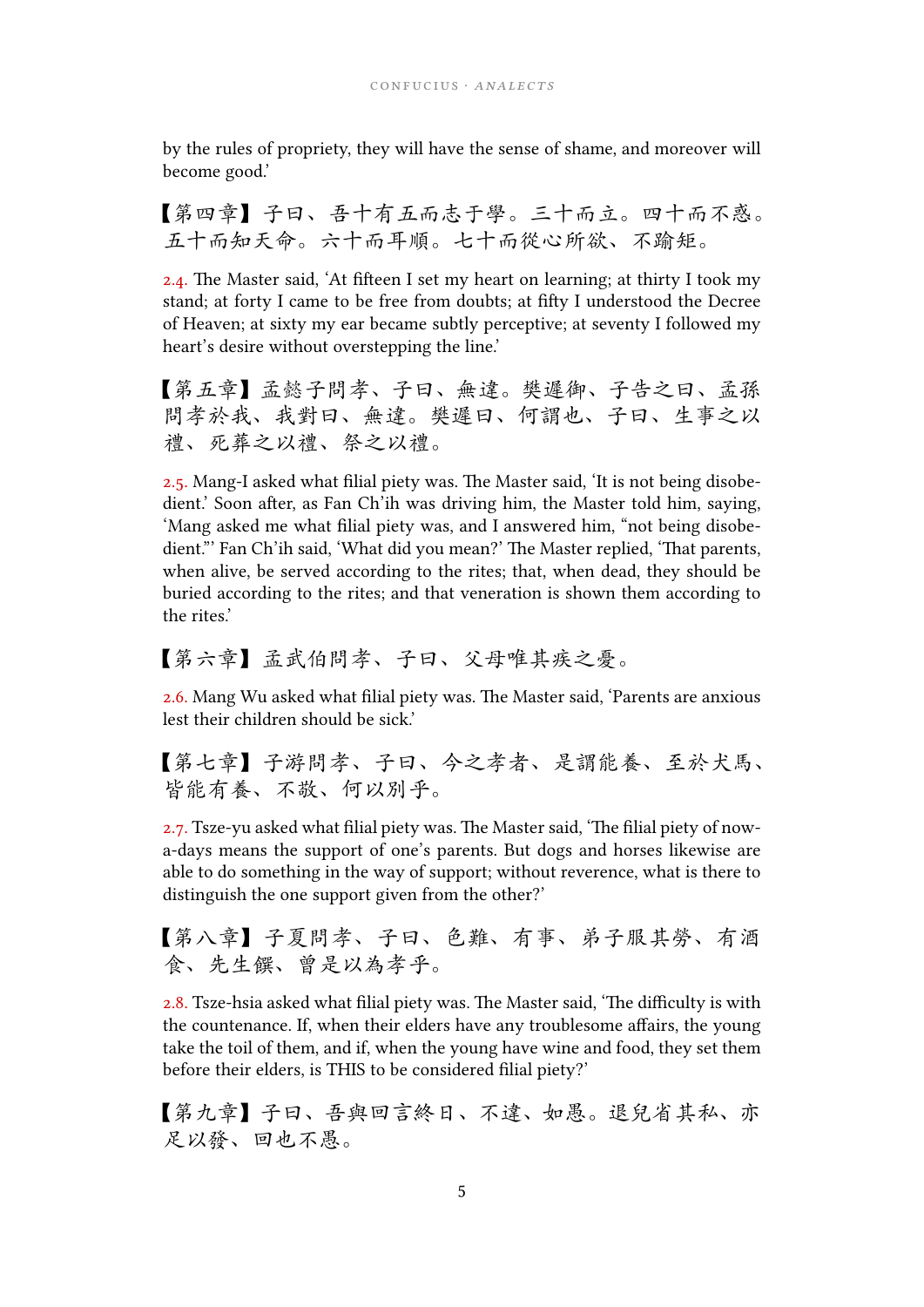2.9. The Master said, 'I have talked with Hui for a whole day, and he has not made any objection to anything I said; as if he were stupid. He has retired, and I have examined his conduct when away from me, and found him able to illustrate my teachings. Hui!– He is not stupid.'

【第十章】子曰、視其所以。觀其所由。察其所安。人焉廋哉、 人焉廋哉。

2.10. The Master said, 'See what a man does. Mark his motives. Examine his leisure. How can a man conceal his character? How can a man conceal his character?'

【十一章】子曰、溫故而知新、可以為師矣。

2.11. The Master said, 'If a man keeps cherishing his old knowledge, so as continually to be acquiring new, he may be a teacher of others.'

【十二章】子曰、君子不器。

2.12. The Master said, 'The accomplished scholar is not a utensil.'

【十三章】子貢問君子、子曰、先行其言、而後從之。

 $2.13$ . Tsze-kung asked what constituted the superior man. The Master said, 'He acts before he speaks, and afterwards speaks according to his actions.'

【十四章】子曰、君子周而不比、小人比而不周。

 $2.14$ . The Master said, 'The superior man is universal and not partisan. The mean man is partisan and not universal.'

【十五章】子曰、學而不思則罔、思而不學則殆。

 $2.15$ . The Master said, 'Learning without thought is labour lost; thought without learning is perilous.'

【十六章】子曰、攻乎異端、斯害也己。

2.16. The Master said, 'The study of strange doctrines is injurious indeed!'

【十七章】子曰、由、誨女知之乎、知之為知之、不知為不知、 是知也。

2.17. The Master said, 'Yu, shall I teach you what knowledge is? When you know a thing, to hold that you know it; and when you do not know a thing, to allow that you do not know it; this is knowledge.'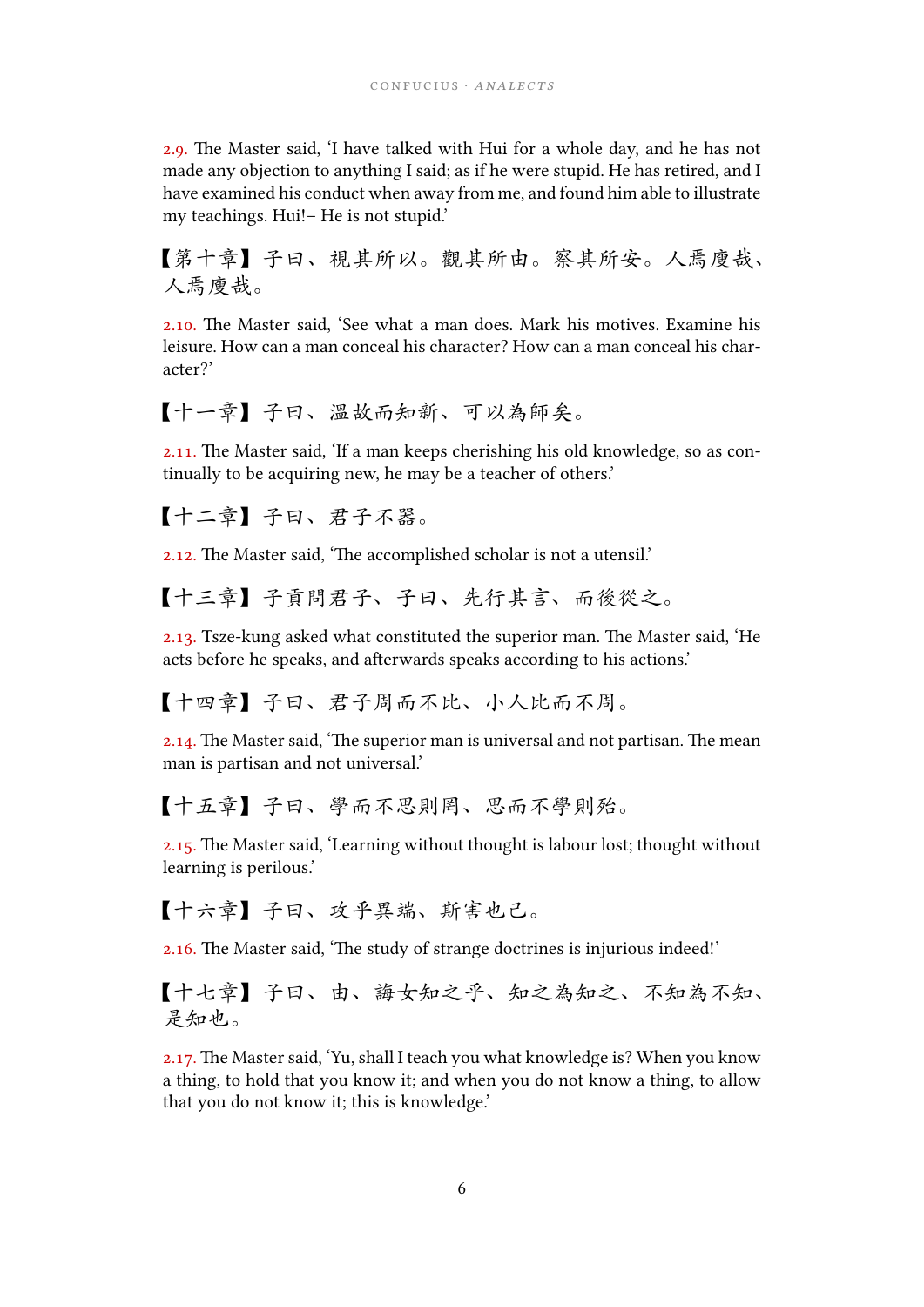【十八章】子張學干祿。子曰、多聞闕疑、慎言其餘、則寡尤、 多見闕殆、慎行其餘、則寡悔、言寡尤、行寡悔、祿在其中矣。

2.18. Tsze-chang was learning with a view to official emolument. The Master said, 'Hear much and put aside the points of which you stand in doubt, while you speak cautiously at the same time of the others: then you will afford few occasions for blame. See much and put aside the things which seem perilous, while you are cautious at the same time in carrying the others into practice: then you will have few occasions for repentance. When one gives few occasions for blame in his words, and few occasions for repentance in his conduct, he is in the way to get emolument.'

【十九章】哀公聞曰、何為則民服。孔子對曰、舉直錯諸枉、則 民服、舉枉錯諸直、則民不服。

2.19. The Duke Ai asked, saying, 'What should be done in order to secure the submission of the people?' Confucius replied, 'Advance the upright and set aside the crooked, then the people will submit. Advance the crooked and set aside the upright, then the people will not submit.'

【二十章】季康子問使民敬忠以勤、如之何。子曰、臨之以莊、 則敬、孝慈、則忠、舉善而教不能、則勤。

2.20. Chi K'ang asked how to cause the people to reverence their ruler, to be faithful to him, and to go on to nerve themselves to virtue. The Master said, 'Let him preside over them with gravity; then they will reverence him. Let him be filial and kind to all; then they will be faithful to him. Let him advance the good and teach those who had no means; then they will eagerly seek to be virtuous.'

【廿一章】或謂孔子曰、子奚不為政。子曰、書云孝乎、惟孝友 于兄弟、施於有政、是亦為政、奚其為為政。

2.21. Some one addressed Confucius, saying, 'Sir, why are you not engaged in the government?' The Master said, 'What does the Shu-ching say of filial piety? "You are filial, you discharge your brotherly duties. These qualities are displayed in government." This then also constitutes the exercise of government. Why must there be THAT– making one be in the government?'

【廿二章】子曰、人而無信、不知其可也、大車無輗、小車無 軏、其何以行之哉。

 $2.22$ . The Master said, 'I do not know how a man without truthfulness is to get on. How can a large carriage be made to go without the cross-bar for yoking the oxen to, or a small carriage without the arrangement for yoking the horses?'